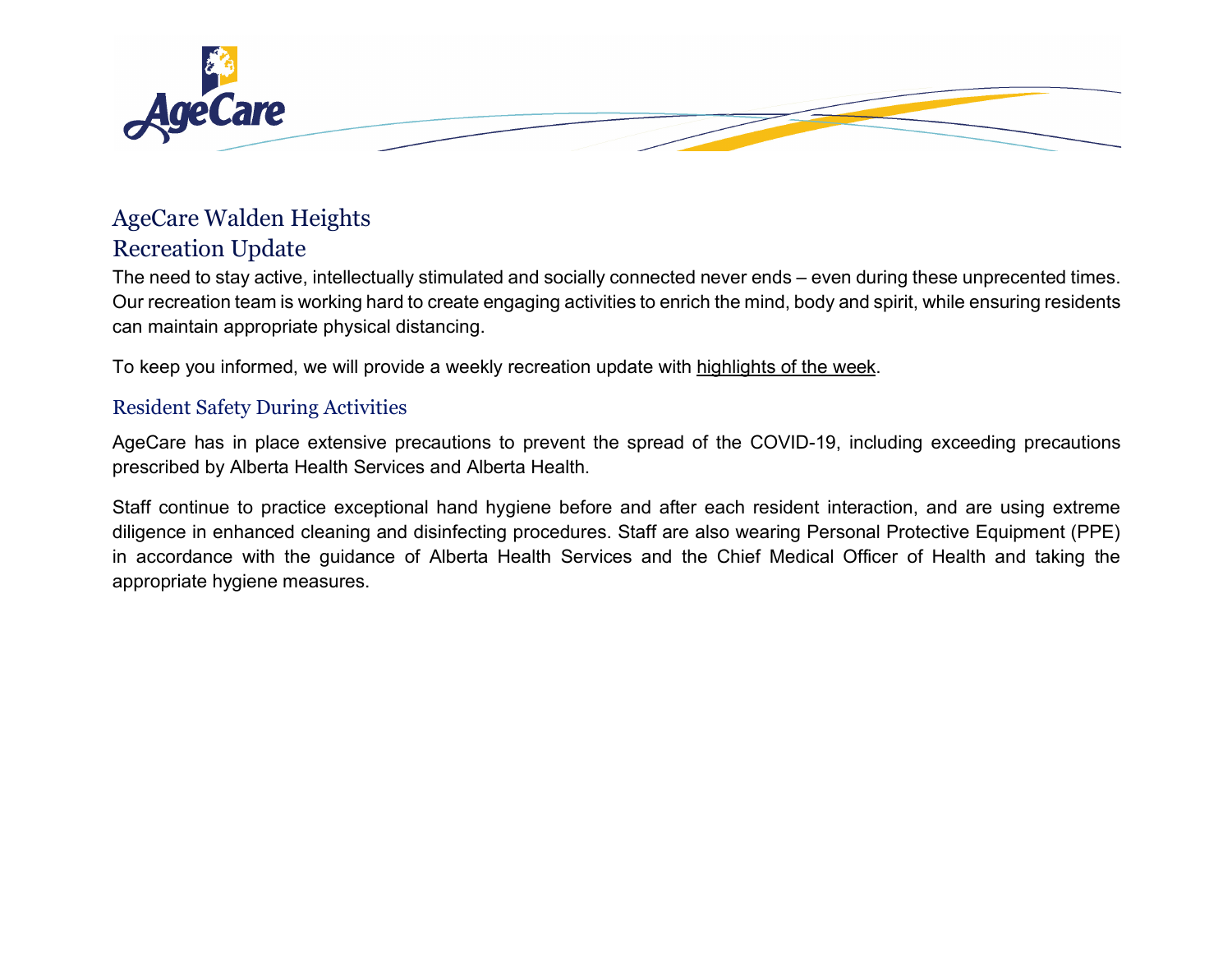

# Highlights of the Week

### **Walden's Wacky Wednesday's**

As we are dressing up for our Walden's Western days from July  $03<sup>rd</sup> -$  July  $12<sup>th</sup>$  we are going to put a pause on our Wacky Wednesday. Our next Wacky Wednesday will be July 15<sup>th</sup>; if you have any suggestions on what to wear or do please share your ideas with the Recreation Team.

## **Walden's Western Days – July 03rd – July 12th**

Due to the pandemic and the cancellation of Stampede we want to introduce the new 2020 version 'Walden's Western Days'. Please join in wearing your favorite cowboy or cowgirl attire over the next 10 days starting on July 03rd.

Tuesday July  $07<sup>th</sup>$  – Our hospitality team has worked on a wonderful resident menu consisting of pancakes, beef on a bun, special mini doughnuts and much more! Sounds delicious.

Sunday July 12<sup>th</sup> - We'll close our festivities with entertainment by Doc Wade! He'll be performing in 3 locations around the outside of our building. Please stay tuned for more details!

The Recreation team will have some fun programming throughout the 10 days that may include games, music, trivia and history. Yahoo!!!



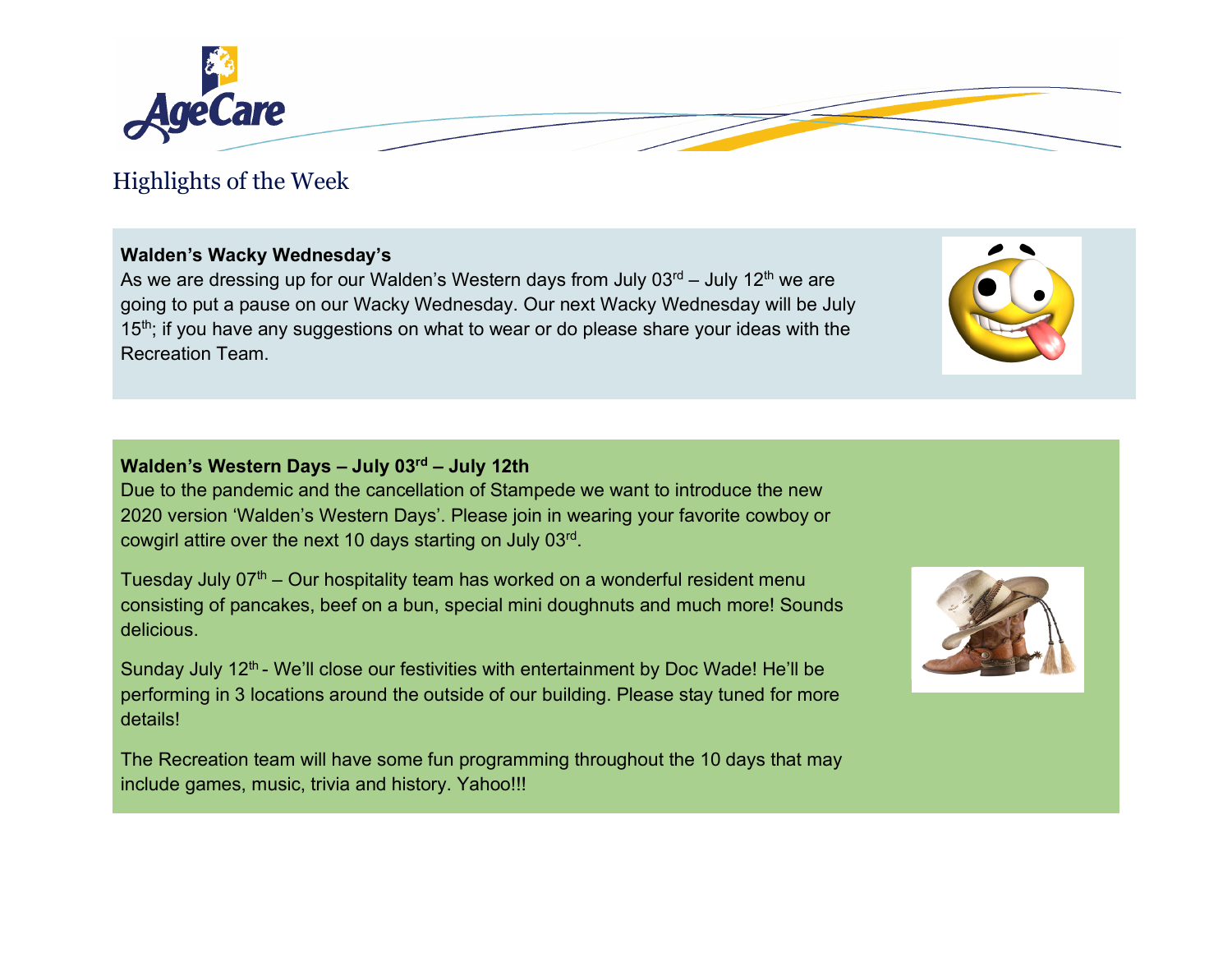

#### **Word Searches**

Do you want to do a word search or two? Recreation can help you with that! We have a variety of word searches that we can deliver to your room. Please let us know if you're interested by speaking to any recreation team member.

#### **Daily Bingo**

We continue to post our daily bingo number on each neighbourhood as well as what game we're playing ie, letter 'X' for the chance to be a lucky winner. The paper cards are complimentary and are limited to one or two paper card(s) per resident. Please sign up at recreation with your name to receive your card(s).

All paper cards can be picked up from the Recreation office at the beginning of a new game. Once you've achieved a winning card you'd bring the card to the recreation office for review and a small prize will be given to the lucky winner.

Game  $#1 = 1$  etter 'T'

Good Luck to all players! We're still looking for a winner for game #1  $\odot$ 

|  |                 | BINGO |
|--|-----------------|-------|
|  | 7 26 40 58 73   |       |
|  | 1422345568      |       |
|  | 4 24 FREE 46 72 |       |
|  | 9 20 36 52 74   |       |
|  | 6 28 35 49 64   |       |
|  |                 |       |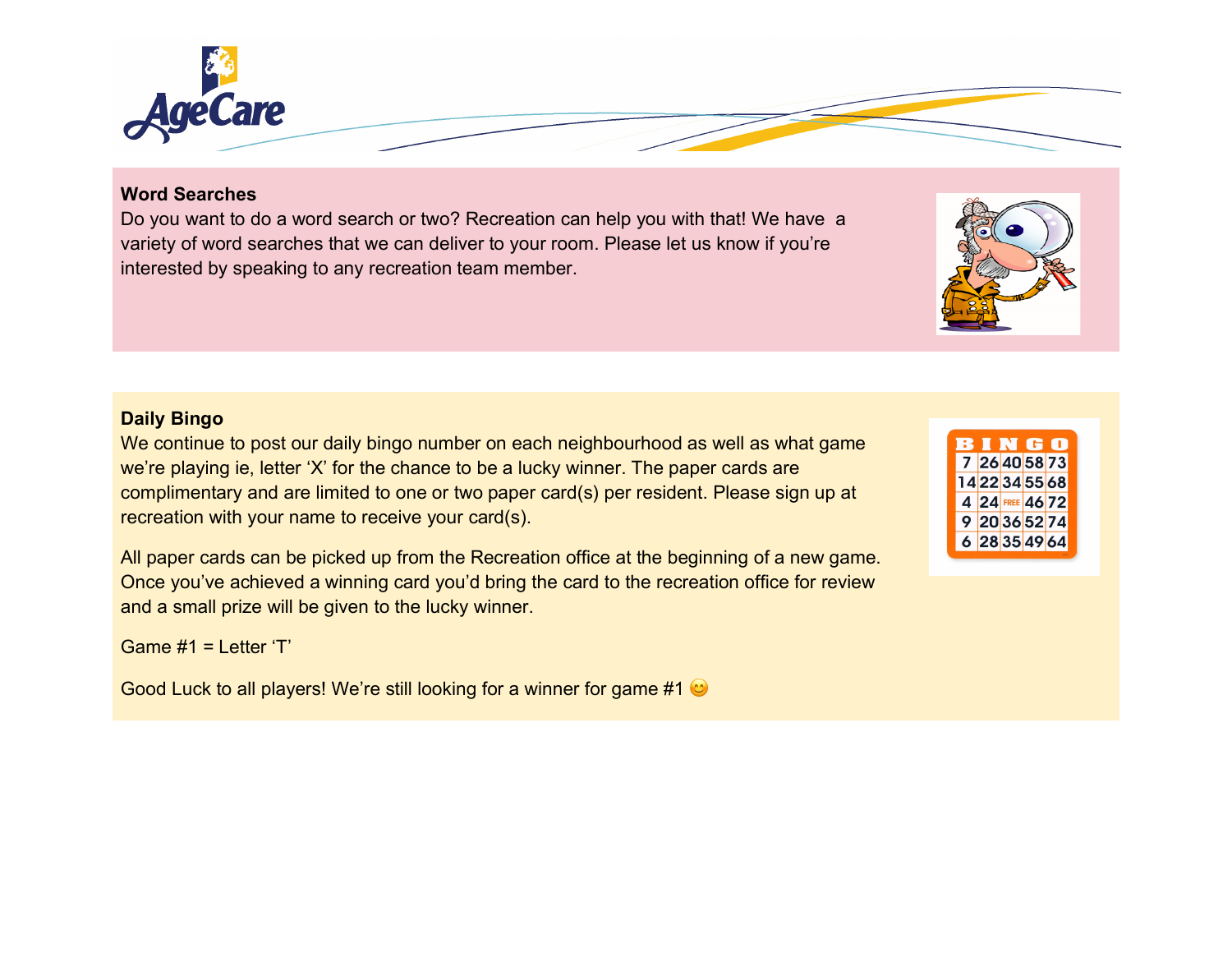

#### **Joke of the Day/Quote of the Day**

Located on our Recreation boards daily will be a new funny joke and a quote that will give everyone a good laugh or at least a chuckle to boost everyone's spirits. You never know you may even want to share it with friends and family!  $\circledcirc$ 

Joke: Why did the birdie go to the hospital? To get a tweetment.

Quote: "I dream of painting and then I paint my dream" – Vincent Van Gogh

Do you have a funny joke that you'd like to share? Or a famous quote that's inspiring? Please let Recreation know and yours may soon be up on our recreation board for others to read.

#### **Getting Some Fresh Air!**

The weather is improving, which means we can all enjoy some fresh air and sunshine. Staff will take residents outside to our courtyards and/or on neighbourhood patios each day (weather permitting, of course!) to spend a little time enjoying each other's company, perhaps listening to the birds chirp or seeing our friendly bunnies in the courtyard.